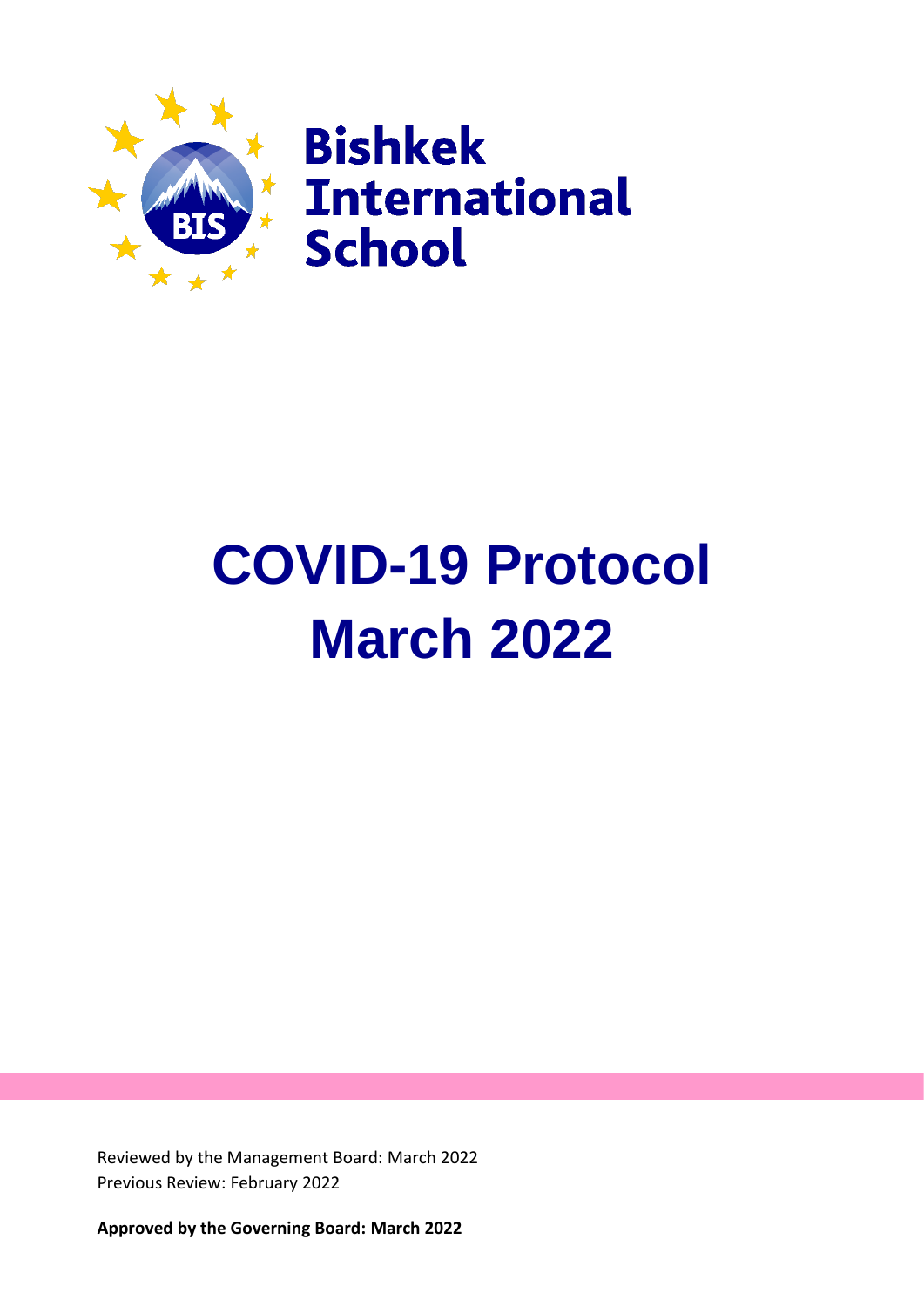## **Contents**

| 1                              |     | Introduction                                             | $\mathbf{1}$   |
|--------------------------------|-----|----------------------------------------------------------|----------------|
| $\overline{2}$                 |     | <b>COVID-19 Action Levels at BIS</b>                     | 1              |
|                                | 2.1 | Level Zero                                               | 1              |
|                                | 2.2 | Level One                                                | 1              |
|                                | 2.3 | Level Two                                                | $\mathbf{1}$   |
|                                | 2.4 | Level Three                                              | 1              |
|                                | 2.5 | Level Four                                               | 1              |
| 3                              |     | Terminology                                              | $\mathbf{1}$   |
| 4                              |     | Action Taken by the School Before Opening in August 2021 | $\overline{2}$ |
| 5                              |     | <b>School Bus</b>                                        | $\overline{2}$ |
| 6                              |     | <b>Entering the Campus</b>                               | 3              |
|                                | 6.1 | Entry to the Main Campus                                 | 3              |
|                                | 6.2 | <b>Access for Parents and Visitors</b>                   | 3              |
| 7                              |     | Checks During the School Day                             | 3              |
| <b>Hygiene Procedures</b><br>8 |     |                                                          | 4              |
| 9                              |     | <b>Social Distancing</b>                                 | 4              |
| 10                             |     | <b>Extra-Curricular Activities</b>                       | 5              |
| 11                             |     | <b>School Cleaning &amp; Ventilation</b>                 | 5              |
| 12                             |     | COVID-19 Cases                                           | 5              |
| 13                             |     | <b>Remote Learning</b>                                   | 5              |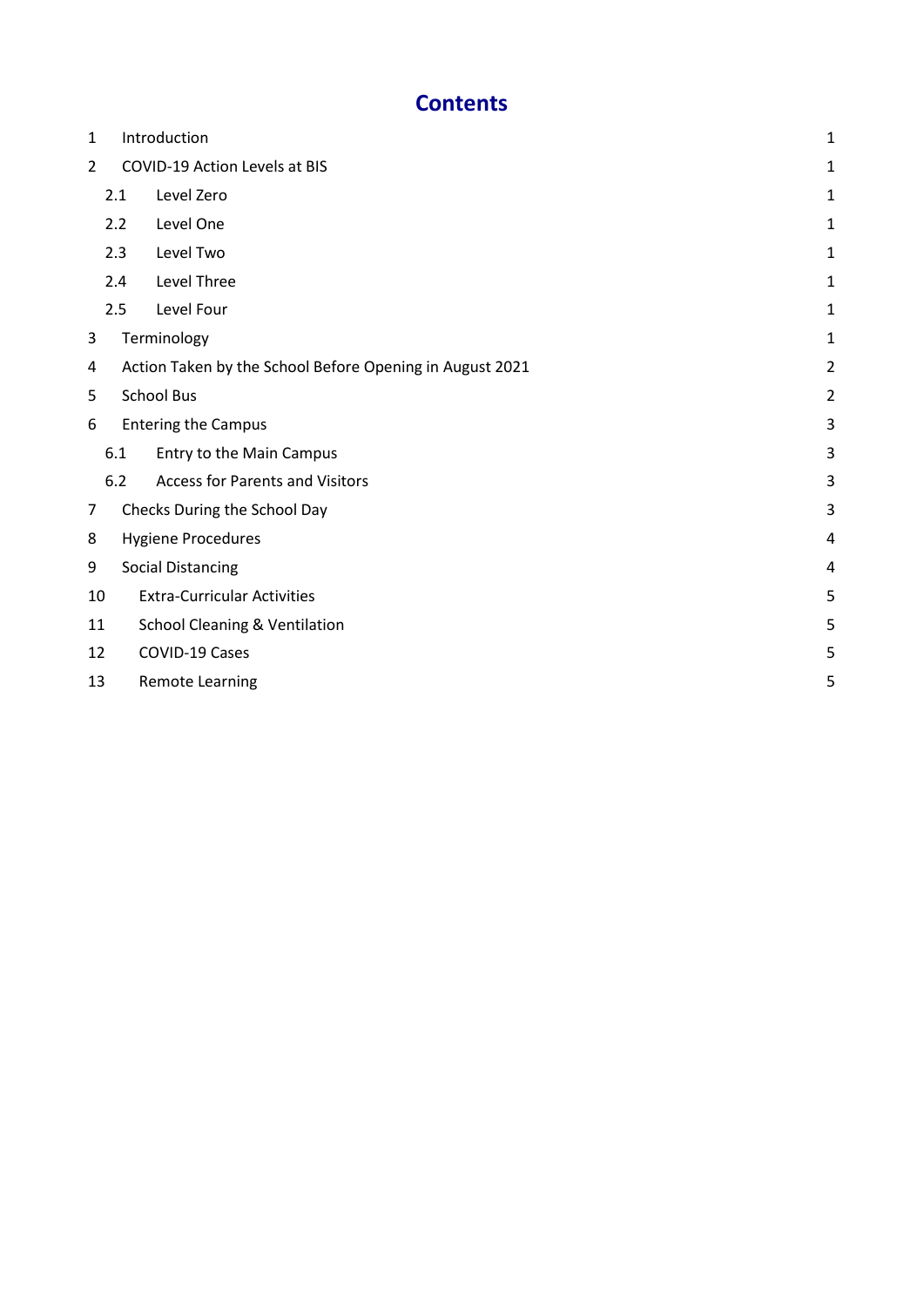## <span id="page-2-0"></span>**1 Introduction**

COVID-19 has caused severe disruption worldwide, including having a major impact on children's education and their social, cultural, and sporting development.

BIS implemented a COVID-19 protocol from February 2020 and operated as a physical school for all grades for most of the 2020/21 academic year, with very few days in remote learning due to government restrictions or quarantines. This approach continued in the 2021/22 academic year, with all school events in Bishkek largely returning to pre-COVID-19 normality. International events are still curtailed by travel restrictions. The BIS COVID-19 protocol has been regularly updated since February 2020, taking account of the changing situation and new information about the spread and impact of COVID-19.

Evidence from antibody tests of all school staff, and reports of the Kyrgyz government from population testing, indicate that over 70% of the Bishkek population now has some immunity to COVID-19. Vaccination against COVID-19 is now freely available for adults in Bishkek.

The current protocol is based on COVID-19 now being endemic, and treats COVID-19 as one of many risks that our community faces. The most important rule in this protocol is to **"stay at home if you are ill with a communicable disease"**.

## <span id="page-2-1"></span>**2 COVID-19 Action Levels at BIS**

The appropriate action level is decided by the BIS Management Board after discussion at the BIS Health, Safety and Security Committee. Levels are not defined by specific data points, in terms of COVID-19 data in the Kyrgyz Republic, but are based on our assessment of risks and by Government requirements.

#### <span id="page-2-2"></span>**2.1 Level Zero**

At Level 0, the COVID-19 risks are incorporated within our Health and Safety Policy and standard operating procedures. The school will operate in a similar way to the situation prior to COVID-19, with any adjustments as required for the long-term management of respiratory disease risks. At Level 0, this COVID-19 Protocol document no longer applies as all relevant long-term management aspects have been incorporated in the general Health and Safety Policy. We expect to reach Level Zero in summer 2022, and to continue at this level thereafter.

#### <span id="page-2-3"></span>**2.2 Level One**

At Level 1, the school operates on all school days, following all COVID-19 Protocols set out in this document.

#### <span id="page-2-4"></span>**2.3 Level Two**

At Level 2, one or more classes are moved to remote learning due to Sanitary Inspection quarantine controls.

#### <span id="page-2-5"></span>**2.4 Level Three**

At Level 3, all learning provision is via remote learning and the school is closed to students, except as required for academic examinations (under strict conditions) or other specific activities approved by the government. Staff may work from the school, following all protocols in this document, but are encouraged to work from home if they have effective facilities at home to provide remote learning.

#### <span id="page-2-6"></span>**2.5 Level Four**

At Level 4, the school is closed to both students and staff. Remote learning continues for students and educational materials are delivered to homes as required. Staff work from home. The school has only security staff and minimal facilities staff working at school for maintenance.

## <span id="page-2-7"></span>**3 Terminology**

Throughout this document reference is made to "fever" and "COVID-19 symptoms." A "fever" is defined here as a body temperature ≥ 37.3 degrees Celsius. "COVID-19 symptoms" vary greatly between individuals, with all of the following being assessed by BIS as symptoms which may indicate COVID-19: fever, dry cough, sore throat, fatigue, body aches, difficulty breathing, diarrhoea, nausea, loss of taste or smell. Note that any of these symptoms could indicate other issues, not COVID-19, however during the period that this protocol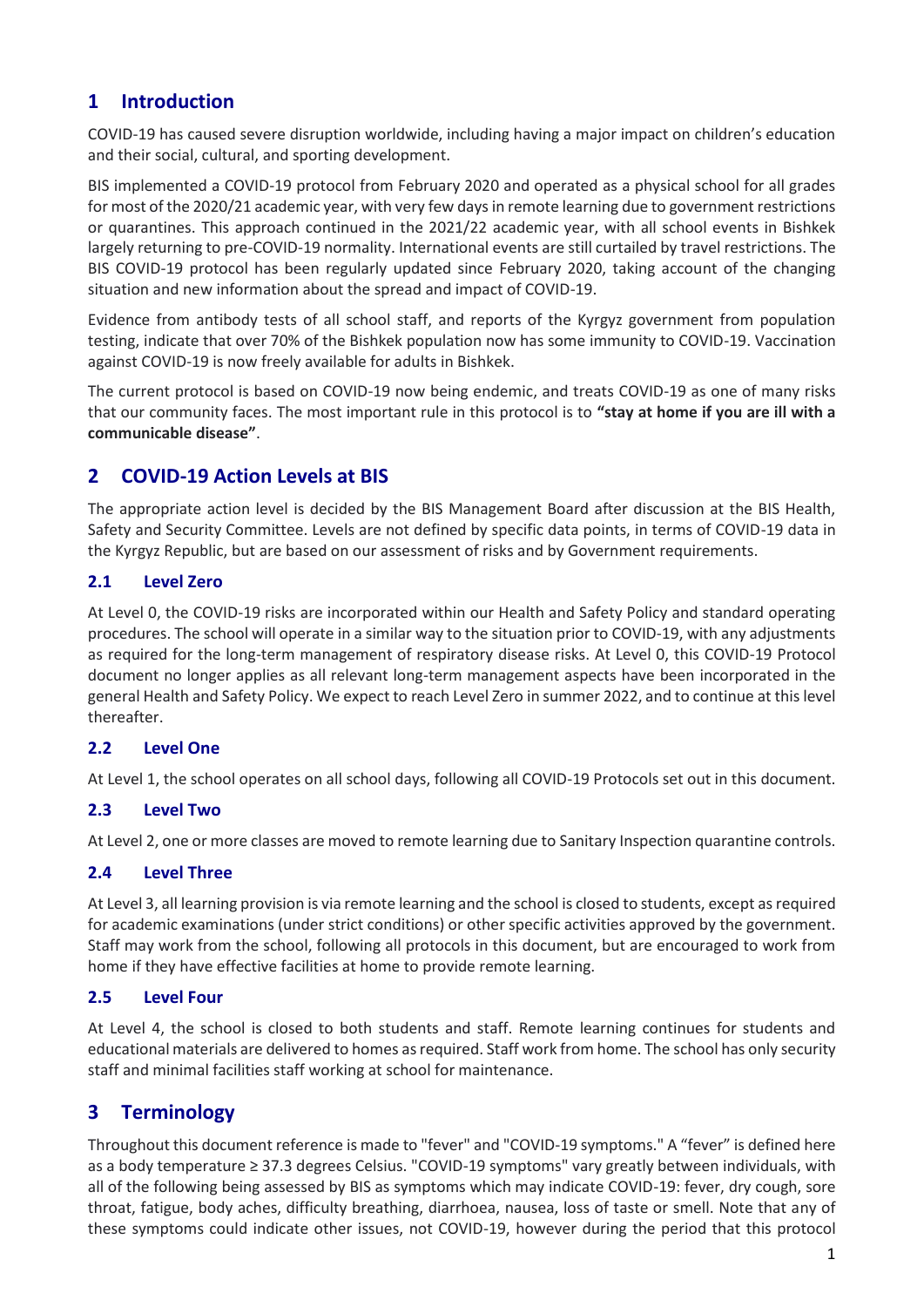applies, they will be treated as potential COVID-19 indicators.

## <span id="page-3-0"></span>**4 Action Taken by the School Before Opening in August 2021**

Actions include:

- 1. All staff (including contract staff e.g. bus drivers) were tested for COVID-19 and COVID-19 IgG antibodies on August 13<sup>th</sup> 2021.
- 2. All staff are trained in COVID-19 control systems required at school.
- 3. A medical isolation unit is established outside the main building for any cases of possible COVID-19 symptoms.
- 4. Stores of hand soap, hand sanitizer, masks, gloves and other prevention and control materials are in place.
- 5. A system is in place for daily health checks and reports for all students and staff.
- 6. A system is in place to monitor absence due to illness, including full record of any absence of students and staff.
- 7. Ventilation systems are serviced and are working to enable all areas to be ventilated either continuously or for at least 30 minutes at least 3 times each day.
- 8. Systems in place for cleaning and disinfection of toys, books, classrooms, libraries, cafeterias etc, with disinfection routine recorded every day, and particular attention paid to high-frequency contact surfaces such as door handles, washbasin taps, stair handrails and frequently used equipment.
- 9. System in place for cleaning and disinfection of dining equipment, with utensils sterilised at high temperature.
- 10. System in place to check hand washing and hand sanitizer stations every day to ensure they are clean, functioning properly and refilled.
- 11. System in place for rapid waste removal from recycling bins etc in student areas and regularly disinfecting waste containers.
- 12. System in place to reinforce COVID-19 messaging to all students and staff, including display signs around the school.
- 13. Regular meetings of the Health, Safety and Security Committee to review health reports and implementation of this policy to find areas for improvement.
- 14. Relocation of some activities to remote contact to reduce personal interactions.
- 15. Agreement for staff to work from home when they are not required in school.

## <span id="page-3-1"></span>**5 School Bus**

To maintain a safe and healthy environment on the school bus, the following protocol is followed, in addition to the normal school bus protocol:

#### **The Bus Driver must:**

- 1. Have no fever and/or COVID-19 symptoms;
- 2. Clean and disinfect the bus in the morning and afternoon before pick-up and after drop-off;
- 3. Make sure hand sanitizer is available for student use;
- 4. Keep the bus windows open for good ventilation, weather permitting.

#### **The Bus Monitor must:**

1. Have no fever and/or COVID-19 symptoms;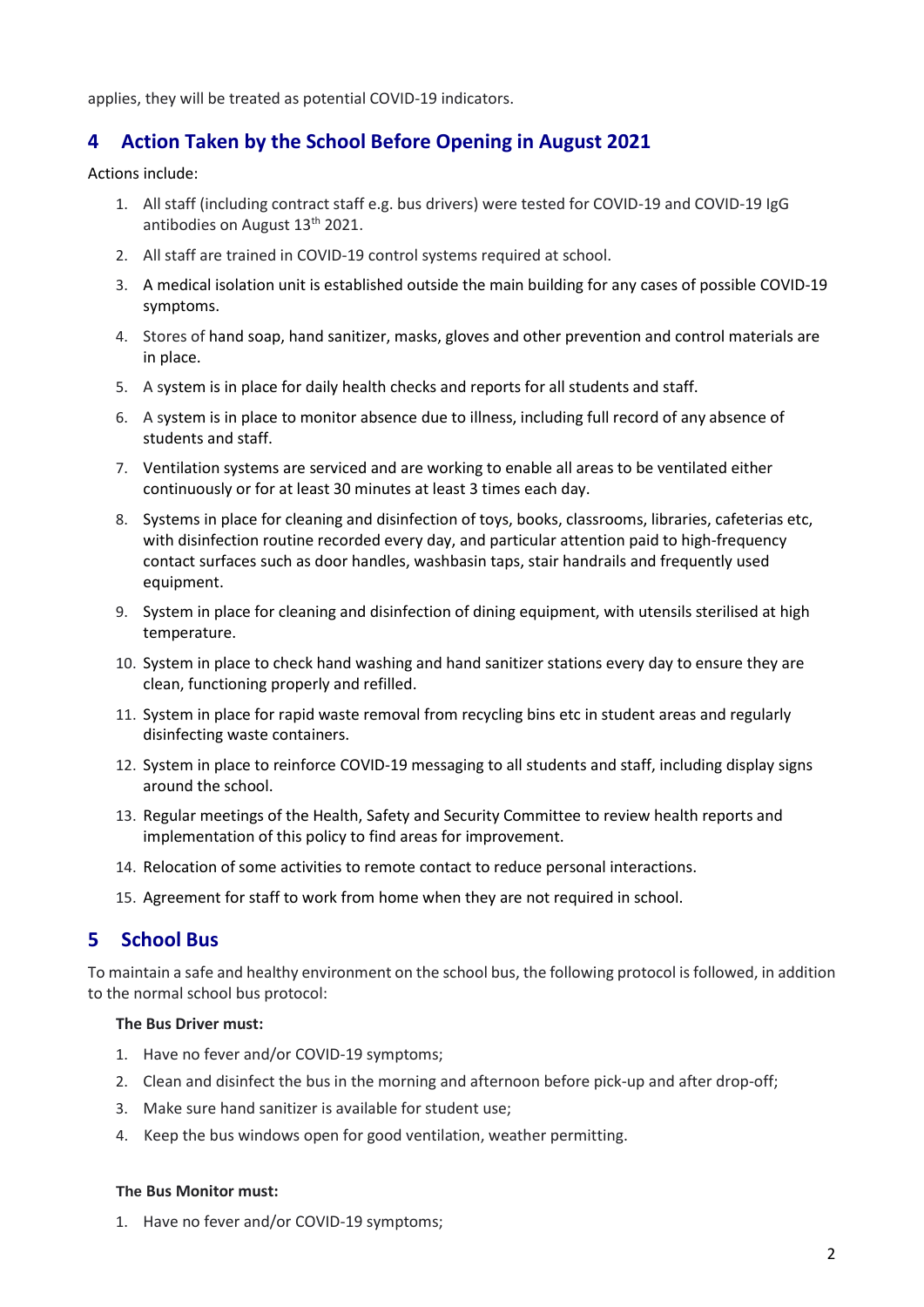2. Check student temperature before they get on the bus;

#### **Students must:**

1. Have a temperature of less than 37.3 degrees C. Any student with temperature ≥ 37.3 degrees will not be permitted to board the bus;

### <span id="page-4-0"></span>**6 Entering the Campus**

#### <span id="page-4-1"></span>**6.1 Entry to the Main Campus**

Entry to the main campus is normally only allowed for Students and Employees. Visitors, including parents, may be allowed on the campus only by prior agreement of the Head of Administration. Anyone who comes to school with a temperature of 37.3 $\degree$ C or higher, or with a cough, or with any possible flu like symptoms, will be sent home, or placed in isolation until they are collected and taken home. Exceptions may only be made for students with possible flu-like symptoms if they have known pre-existing conditions for asthma/allergies, and only if approved by the school doctor.

Any student or staff member who is absent from school for 4 or more consecutive school days for any reason, will not be allowed to return to school without a medical 'spravka' to state that they are healthy. Exceptions to the 'spravka' requirement may be allowed by the school doctor if the absence is clearly not related to any possible infectious disease (e.g. a broken leg or scheduled exam leave). The school doctor may also require a negative antigen 'rapid flow test' result taken in the 48 hours before returning to school, in case of possible COVID-19 symptoms during school absence.

#### **Preschool Student entry:**

- 1. Student entry to the Preschool is via an entrance at the south west corner of the main building. Preschool students are met by Preschool teachers at the south west entrance gate.
- 2. Parents whose children do not easily adapt to school are allowed into the Preschool outdoor play area during morning arrival to support their child transition during the first few days of school.
- 3. Parents are not allowed into the school building and must leave the Preschool play area before 9:00 am each day, to allow children out to play.

#### **Primary/Middle/High School Student entry:**

- 1. Students enter via the main entrance at the south-east corner of the main building.
- 2. Students are temperature checked upon arrival in their Homeroom/Form classroom.

#### **Employee entry:**

1. Employees are responsible to not come to school if they are ill. Infrared thermometers are available for staff to self-check if they are concerned about their temperature.

#### <span id="page-4-2"></span>**6.2 Access for Parents and Visitors**

Parents, suppliers, and any other visitors are not allowed into the main campus during school working hours under normal circumstances, in order to minimise the number of personal interactions for our students. Suppliers and any contract workers for repairs are arranged for outside school hours. The only exceptions for parents are for special events, approved by the Head of Administration, with specific invitation and individual parent sign-up.

The school has an external reception building opposite the main gate with security, reception, cashier, and meeting room for all meetings with parents or visitors to the school.

## <span id="page-4-3"></span>**7 Checks During the School Day**

All classes have an infrared thermometer, used by Homeroom/Form or Co-Teachers to check student temperatures as required. All preschool and primary students have their temperature checked and recorded on entry to the class in the morning. All Middle/High School students are checked once in the morning. Anyone with a temperature reading of ≥ 37.3 degrees C, or presenting any COVID-19 symptoms, will be immediately escorted to the medical isolation unit for further checks. If the reading remains above 37.3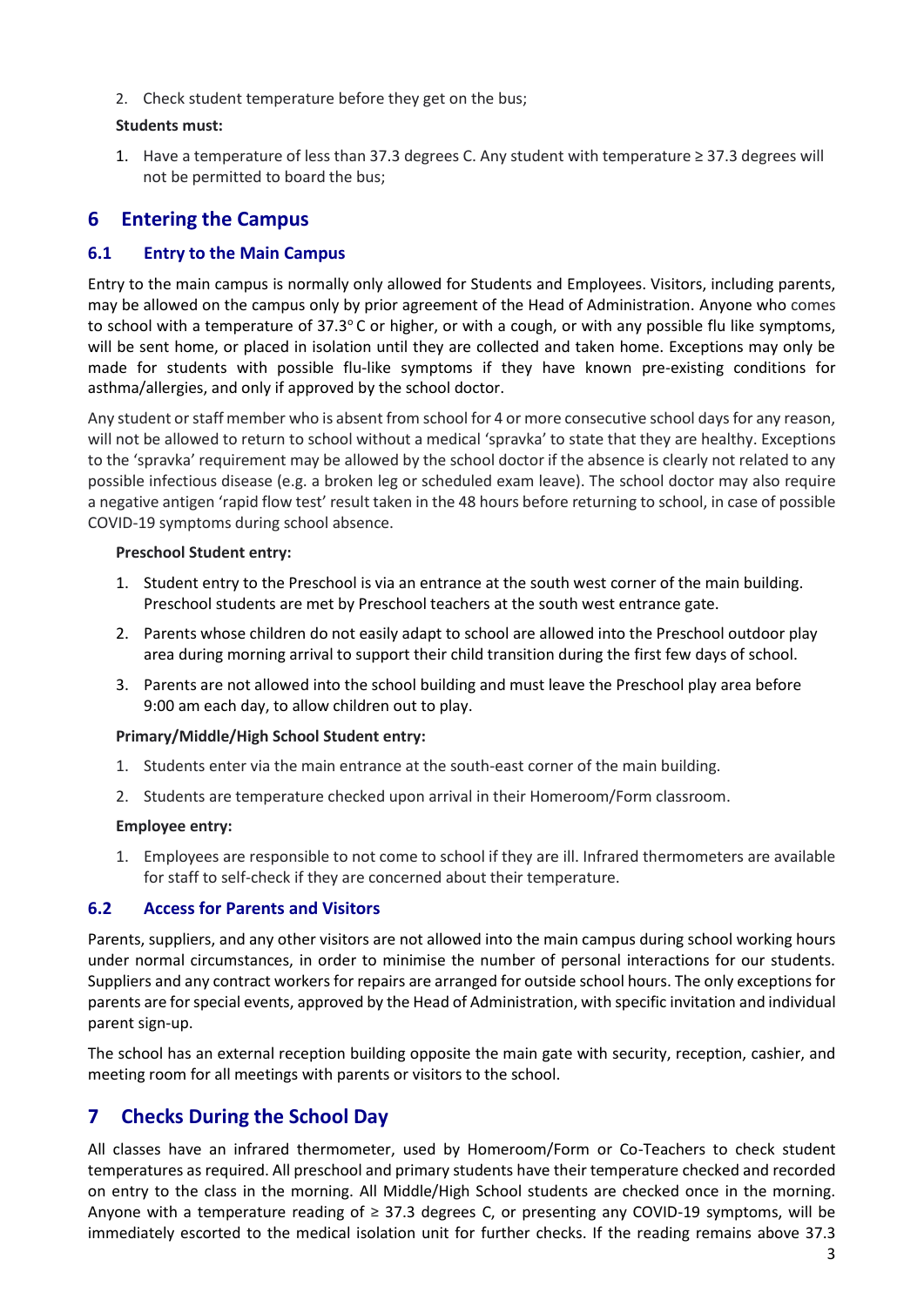degrees C, they will be held under observation until collected by parents.

All staff are instructed to observe all students in their care for fatigue, cough or any signs of fever, and all students are instructed to immediately report any feeling of higher temperature or illness. Any student showing any sign of illness will be escorted to the school doctor for checks. Any student with confirmed fever or possible COVID-19 symptoms will be held under observation until collected by parents, or sent home by public taxi if requested by parents.

All medical data and treatment decisions will be formally recorded and reported to relevant school personnel (e.g., Management Board and relevant Teachers) and if required, to government authorities.

## <span id="page-5-0"></span>**8 Hygiene Procedures**

Good hygiene habits are best practice in normal times but they are especially important during times in which we work together to control the spread of disease, including the COVID-19. To emphasize the importance of good hygiene, the essential expectations are listed below.

#### **Hand Washing:**

Wash hands with soap and water for at least 20 seconds using the 7-step method:

- After using the toilet;
- Before touching your eyes, nose or mouth;
- Before and after eating;
- After sneezing or coughing or using a tissue;
- Before and after using any school equipment, including computers;
- After contact with garbage or a high exposure area such as a door handle, banister, elevator buttons;
- After touching shoes;
- Before leaving for school and as soon as you get home from school;
- Between classes:
- When hands are dirty.

#### **Hand Sanitizer:**

'Hands-free' hand sanitizer stations are provided in every room in school, in every corridor, and at every entry to the school. If you are unable to wash your hands in any of the circumstances listed above, you should use hand sanitiser instead.

#### **Face Masks:**

BIS recognises that the efficacy of face masks to prevent transmission of the virus is unclear, especially as they are worn in a school setting, and that requiring use of face masks negatively impacts the academic and social development of students. The use of facemasks is therefore entirely a personal choice for the individual concerned.

BIS does not provide disposable face masks. If a student or staff member would like a new face mask during the school day, the internal BIS reception has reusable cloth masks for purchase.

#### **General Hygiene Rules:**

- 1. Cover your mouth and nose with the inside of your elbow or a tissue if you need to cough or sneeze. Tissues should be disposed of properly.
- 2. Do not share food or drinks always have a personal water bottle that you clean thoroughly each day with soap and water.
- 3. No spitting at any time.
- 4. No spitting or snorting into the washbasins. Use a tissue!

## <span id="page-5-1"></span>**9 Social Distancing**

Staff and students are encouraged to maintain some social distance to avoid direct transfer of any communicable diseases, however it is recognised that full social distancing is not realistic in the Primary Years Programme or in many classes for Middle and High School, or during snack and lunch times.